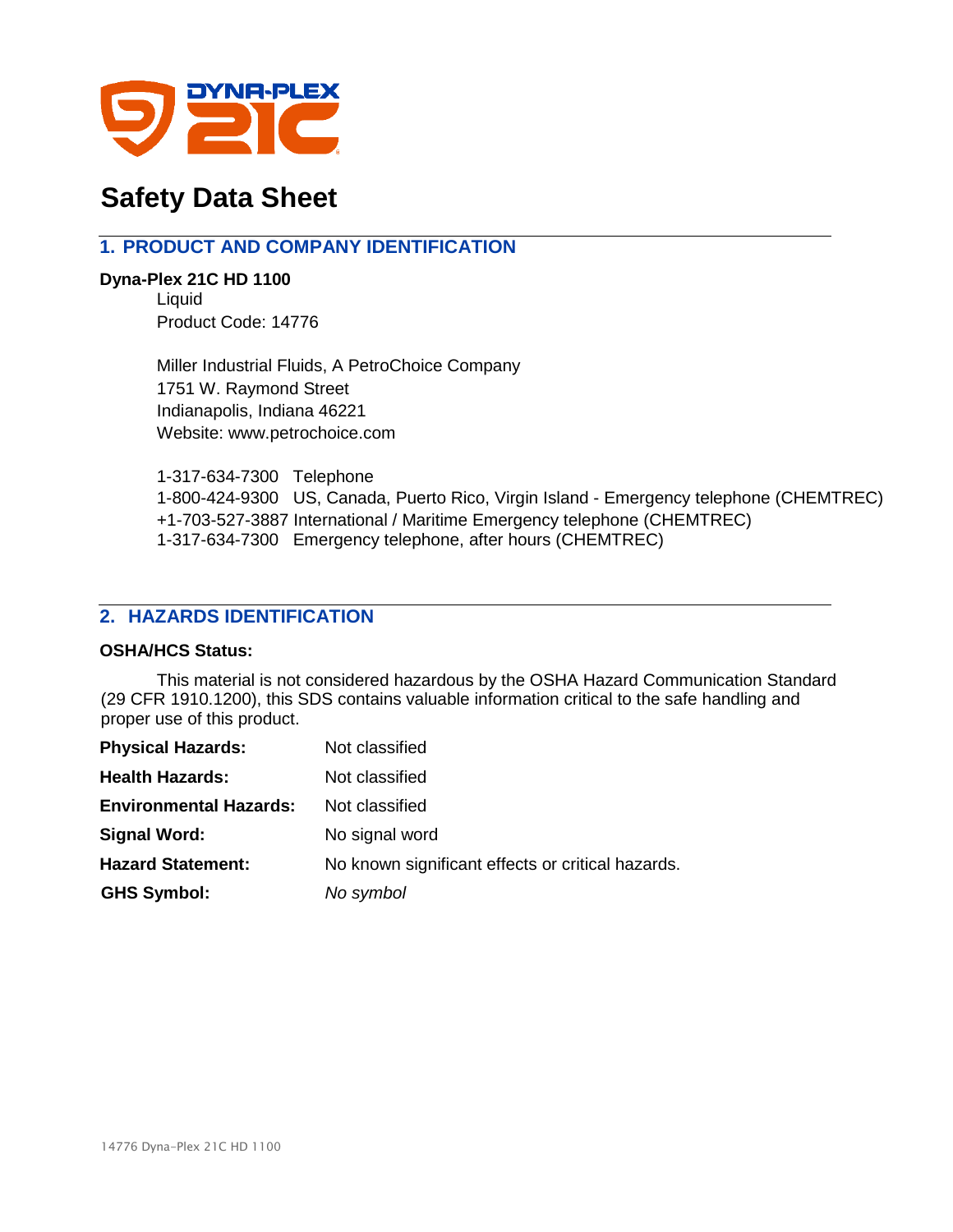#### **Precautionary Statements**

| <b>Prevention:</b>    | Not applicable                                                                                                       |
|-----------------------|----------------------------------------------------------------------------------------------------------------------|
| <b>Response:</b>      | Not applicable                                                                                                       |
| Storage:              | <b>None</b>                                                                                                          |
| Disposal:             | Dispose of contents and container in accordance with all local, regional,<br>national and international regulations. |
| <b>Other Hazards:</b> | None known                                                                                                           |

# **3. COMPOSITION/INFORMATION ON INGREDIENTS**

**Formula:** Mixture **Other means of identification:** None **CAS Number/other identifiers:** None

| <b>Component</b>         | <b>CAS Number</b> | <b>Concentration %</b> |
|--------------------------|-------------------|------------------------|
| Alkanes, C21-C28, chloro | 63449-39-8        | $1 - 5$                |

# **4. FIRST AID MEASURES**

#### **Eyes**

Rinse immediately with water. Remove contact lenses, if safe and possible to do. Continue rinsing with water for at least 15 minutes. Keep impacted eye(s) wide open while rinsing. If eye irritation persists, consult a specialist.

#### **Inhalation**

Move person to an area with fresh air if breathing is difficult. Keep person at rest in a position comfortable for breathing. If symptoms persist, call a physician.

## **Skin Contact**

Take off contaminated clothing and shoes immediately. Wash off affected area with plenty of soap and water. If symptoms persist, call a physician.

#### **Ingestion**

Rinse mouth with plenty of water and drink plenty of water afterwards. Never give anything by mouth to an unconscious person. If symptoms persist, call a physician.

## **Most important symptoms/effects, acute and delayed**

Skin irritation, eye redness, and tear formation.

#### **Indication of immediate medical attention and special treatment needed, if necessary:**

If necessary, treat symptomatically.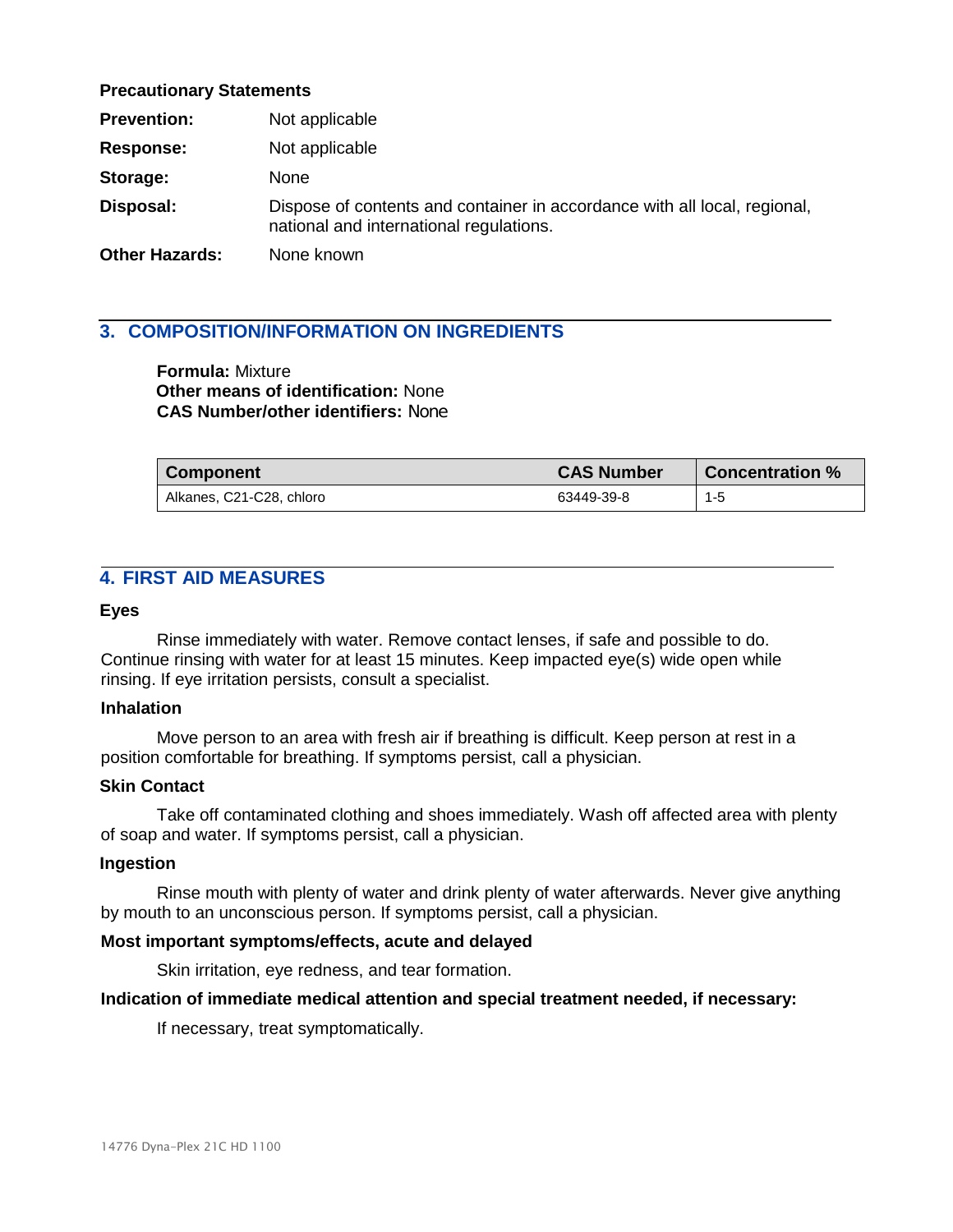# **5. FIREFIGHTING MEASURES**

#### **Suitable extinguishing media**

Use dry chemical, foam, carbon dioxide  $(CO<sub>2</sub>)$  or water spray or water fog.

#### **Unsuitable extinguishing media**

Do not use a solid water stream as it may scatter and spread fire.

#### **Special hazards arising from this mixture**

Hazardous combustion products may include oxides of carbon and sulfur. May produce irritating fumes and smoke.

#### **Special protective equipment and precautions for fire-fighters**

Wear full protective clothing, including helmet, self-contained positive pressure or pressure demand breathing apparatus, protective clothing and face mask.

# **6. ACCIDENTAL RELEASE MEASURES**

#### **Personal precautions, Protective equipment, Emergency Procedures**

Wear appropriate protective equipment and clothing during clean-up. Do not touch damaged containers or spilled material unless wearing appropriate protective clothing. Ensure adequate ventilation. If significant spillages cannot be contained, local authorities should be advised.

#### **Methods and materials for containment and cleaning up**

Eliminate all ignition sources (no smoking, flares, sparks or flames in immediate area). Stop the flow of material, if this is without risk. Dike the spilled material, where possible. Absorb in vermiculite, dry sand or other non-combustible absorbent material then place into containers. In the event of a spill or accidental release, notify relevant authorities in accordance with all applicable regulations.

#### **Environmental precautions**

Prevent entry into waterways, sewer, basements or confined areas. Avoid discharge to the aquatic environment. Avoid discharge into drains, watercourses or onto the ground. If the product contaminates rivers and lakes or drains, then inform the respective authorities.

# **7. HANDLING AND STORAGE**

## **Precautions for safe handling**

Do not breathe dust, fume, gas, mist, vapors or spray. Wash hands after handling and before eating. Do not get this material in contact with eyes. Avoid contact with skin. Avoid prolonged exposure. All handling should take place in well-ventilated area. Shower after work. Remove and wash contaminated clothing promptly. Conditions for safe storage

## **Conditions for Safe Storage**

Keep away from heat, sparks and open flame. Store in a well-ventilated place.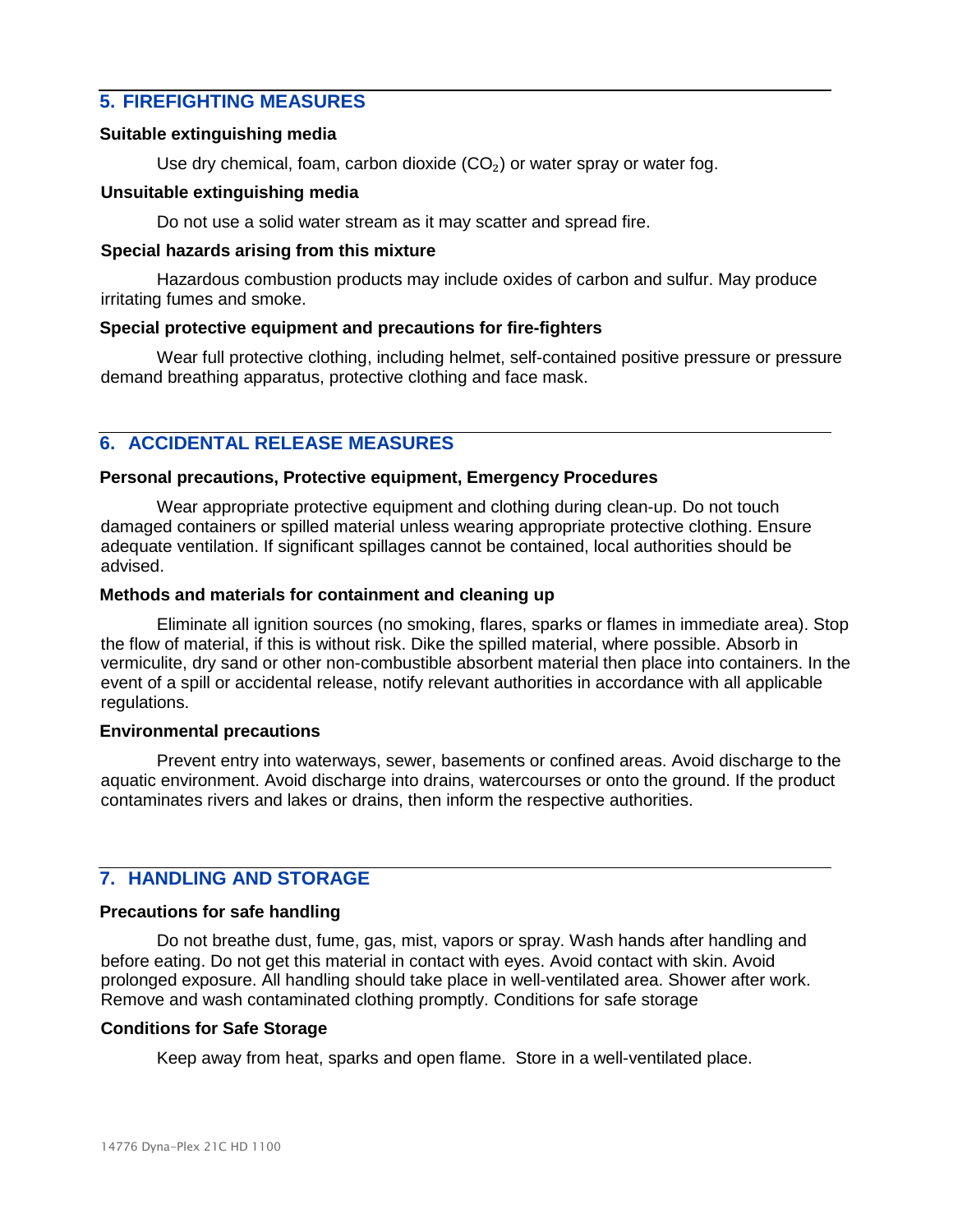# **8. EXPOSURE CONTROLS/PERSONAL PROTECTION**

#### **Occupational exposure limits**

#### **OSHA**

| Component | vpe       | Value                  |
|-----------|-----------|------------------------|
| Oil mist  | DE.<br>-- | mq/m <sup>3</sup><br>ີ |

#### **ACGIH**

| <b>Component</b> | vpe       | Value                                 |
|------------------|-----------|---------------------------------------|
| Oil mist         | DEI<br>-- | $\sim$<br>ma/m <sup>3</sup><br>∽<br>ັ |

## **NIOSH**

| <b>Component</b> | $\mathsf{Type}$ | Value       |
|------------------|-----------------|-------------|
| Oil mist         | TWA             | 5 mg/m $3$  |
|                  | STEL            | 10 mg/m $3$ |

#### **Appropriate engineering controls:**

Adequate ventilation should be provided whenever the material is heated or mists are generated. Provide adequate ventilation, including appropriate local extraction, to ensure that the defined occupational exposure limit is not exceeded.

#### **Individual protection measures, such as personal protective equipment:**

#### **Eye/Face protection**

Goggles/face shield are recommended.

#### **Hand protection**

Polyvinyl alcohol or nitrile rubber gloves are recommended.

#### **Skin and body protection**

Chemical/oil resistant long-sleeve clothing is recommended. Launder contaminated clothing before reuse.

#### **Respiratory protection**

If vapors/mist concentration exceed the exposure limit(s), an appropriate certified respirator must be used.

#### **General hygiene considerations**

Always observe good personal hygiene measures, such as washing after handling the material and before eating, drinking, and/or smoking. Routinely wash work clothing to remove contaminants. Discard contaminated footwear that cannot be cleaned.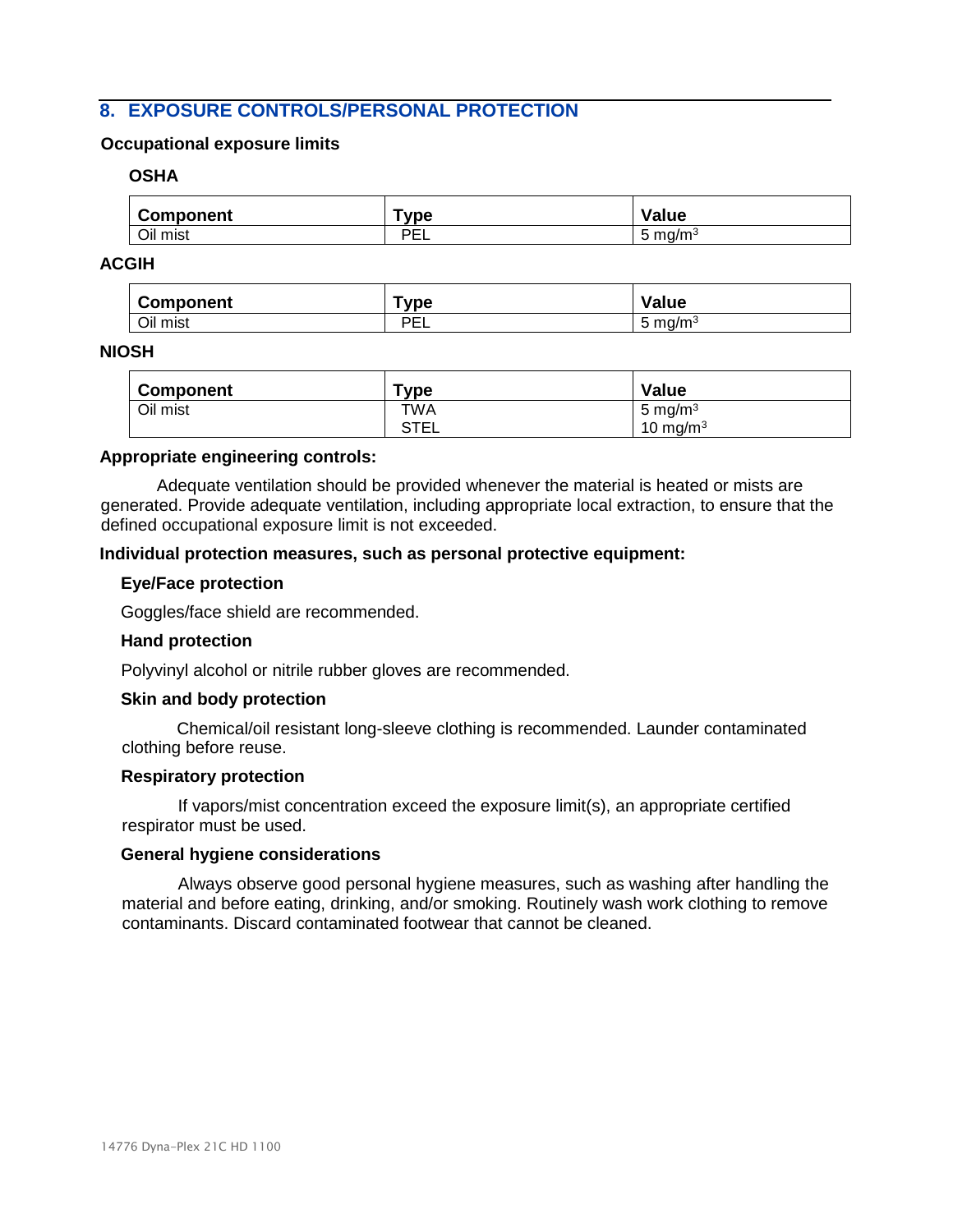# **9. PHYSICAL AND CHEMICAL PROPERTIES**

**Appearance:** Amber **Physical state:** Liquid **Odor:** Mild **Odor Threshold:** Not available **pH:** Not available **Melting point/freezing point:** Not available **Initial boiling point and boiling range:** ˃600°F (˃315.6°C) **Flash point (Cleveland Open Cup): >395°F (>201.7°C) ASTM D92 Evaporation rate:** Not available **Flammability (solid, gas):** Not available **Upper/lower flammability or explosive limits: Flammability limit Lower %:** Not available **Upper %:** Not available **Explosive Limit Lower %:** Not available **Upper %:** Not available **Vapor pressure:** Not available **Vapor density:** Not available **Relative density:** 0.88 @ 60°F (15.56°C) **Solubility (water):** Insoluble **Partition Coefficient (n-octanol/water):** Not Established **Auto-ignition Temperature:** ˃600°F (315.6°C) ASTM E659 **Decomposition Temperature:** Not available **Viscosity:** 29 cSt @ 104°F (40°C) ASTM D445

# **10. STABILITY AND REACTIVITY**

**Reactivity:** The product is stable and non-reactive under normal conditions of use, storage and transport.

**Chemical stability:** The product is stable.

**Possibility of hazardous reactions:** Under normal conditions of storage and use, hazardous reactions will not occur

**Conditions to avoid:** Heat, flames and sparks. Avoid elevated temperatures and excessive heat.

**Incompatible materials:** Strong oxidizing agents.

**Hazardous decomposition products:** Decomposition products include carbon monoxide, carbon dioxide and/or low molecular weight hydrocarbons. Combustion gases may contain oxides of carbon and sulfur.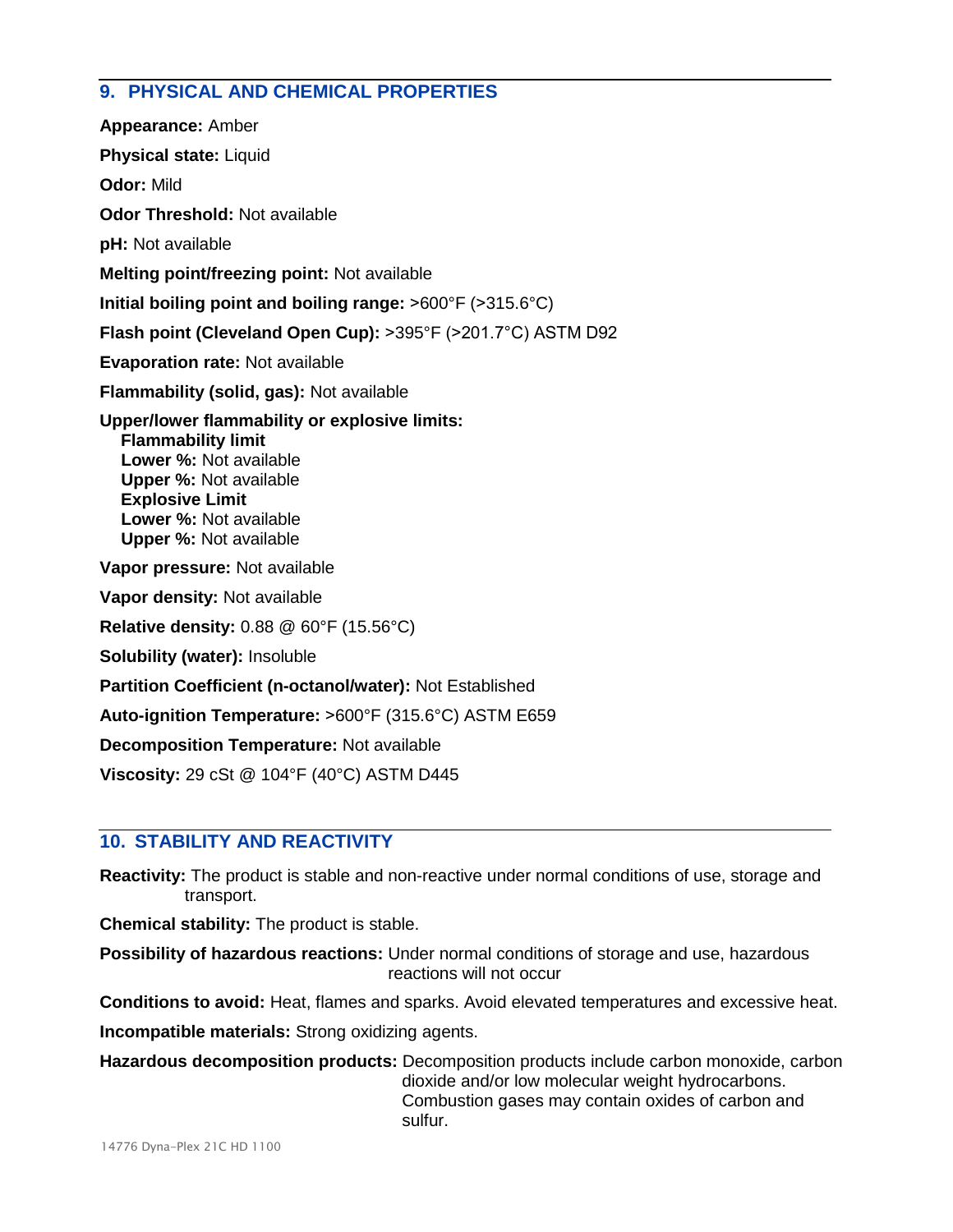# **11. TOXICOLOGICAL INFORMATION**

**Information on the likely routes of exposure:** Dermal contact. Eye contact. Ingestion.

| Ingestion:           | May cause gastrointestinal discomfort if swallowed. Do not induce<br>vomiting. Vomiting may increase risk of product aspiration. |
|----------------------|----------------------------------------------------------------------------------------------------------------------------------|
| Inhalation:          | May be harmful if inhaled. However, this product does not meet the criteria<br>for classification.                               |
| <b>Skin Contact:</b> | Frequent or prolonged contact may defat and dry the skin, leading to<br>discomfort and dermatitis.                               |
| <b>Eye Contact:</b>  | May be irritating to eyes.                                                                                                       |

**Symptoms related to the physical, chemical and toxicological characteristics:** Not available

## **Information on toxicological effects**

**Acute Toxicity:** Not classified.

**Skin Corrosion/Irritation:** May be irritating to skin.

**Serious Eye Damage/Eye Irritation:** May be irritating to eyes.

## **Respiratory or Skin Sensitization:**

**Respiratory Sensitization:** Not a respiratory sensitizer.

**Skin Sensitization:** Not a skin sensitizer.

**Mutagenicity:** Non-mutagenic

## **Carcinogenicity:**

This product contains a very long chain chlorinated paraffin. Based upon data from short chain chlorinated paraffins, the risk of cancer cannot be excluded with prolonged exposure.

**Reproductive Toxicity:** Contains no ingredient listed as toxic to reproduction.

## **Specific Target Organ Toxicity:**

**Single Exposure:** Not classified

**Repeated Exposure:** Not classified

**Aspiration Hazard:** Not classified

# **Chronic Effects:**

May be irritating to skin. Prolonged or repeated contact may cause drying and cracking of the skin.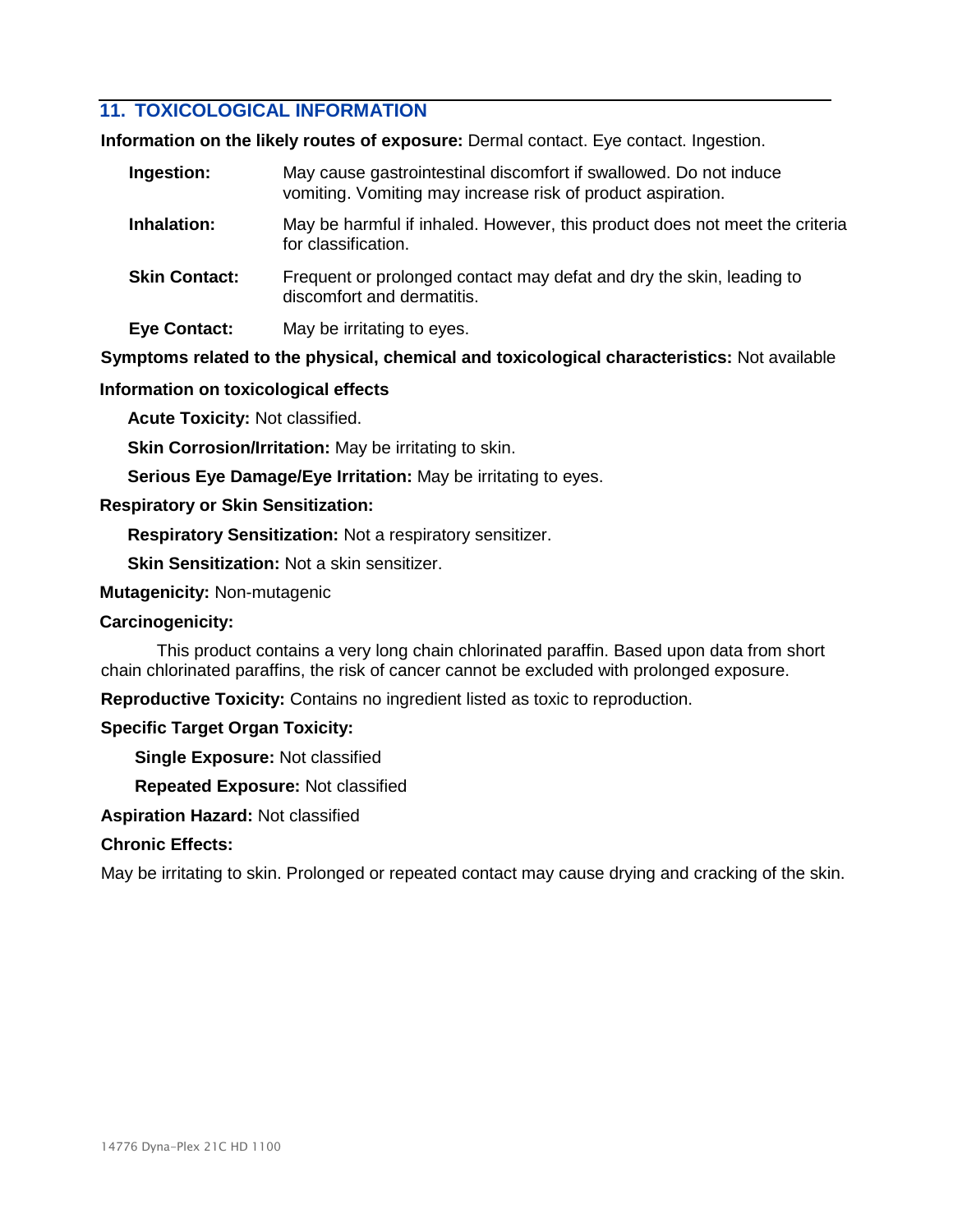# **12. ECOLOGICAL INFORMATION**

## **Exotoxicity:**

| <b>Component</b>        | Test           | <b>Species</b>      | Result      |
|-------------------------|----------------|---------------------|-------------|
| Alkanes, C21-28, chloro | LC50, 96 hours | Pimephales promelas | >100 mg/L   |
|                         | LC50, 96 hours | Oncorhynchus mykiss | $>300$ mg/L |

**Persistence and Degradability:** No data available

**Bioaccumulative Potential:** No data available

**Mobility in Soil:** No data available

**Other Adverse Effects:** No other adverse environmental effects (e.g. ozone depletion, photochemical ozone creation potential, endocrine disruption, global warming potential) are expected from this product.

# **13. DISPOSAL CONSIDERATIONS**

#### **Waste Disposal methods**

Disposal of waste material should comply with all local, state, federal and provincial environmental regulations. See Section 7 for safe handling procedures and section 8 for personal protective equipment recommendations. Dispose of surplus and non-recyclable products via a licensed waste disposal contractor. Empty containers or liners may retain some product residues. Follow label warnings even after container is emptied. Avoid contact of any spilled material or runoff with soil, waterways, drains and sewers.

# **14. TRANSPORT INFORMATION**

**DOT:** Not dangerous/hazardous goods

**IMDG:** Not dangerous/hazardous goods

# **15. REGULATORY INFORMATION**

#### **U.S. Federal Regulations**

This product is not known to be a "Hazardous Chemical" as defined by the OSHA Hazard Communication Standard, 29 CFR 1910.1200.

**United States Inventory:** All components are listed or exempted. (**TSCA 8b)**

#### **SARA 302/304:**

#### **Composition/Information on Ingredients**

No products were found